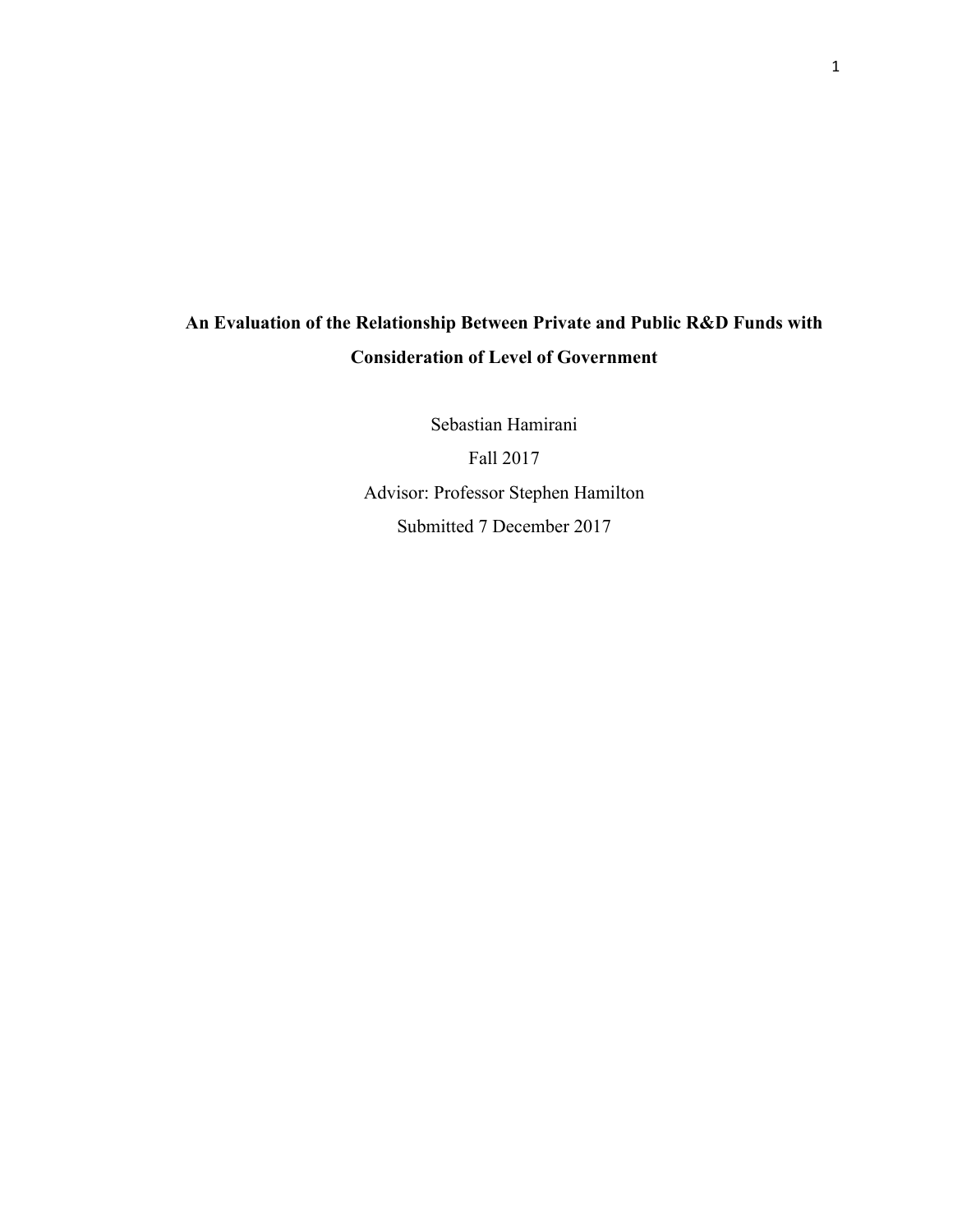## **Introduction**

Economists have long scrutinized the public funding of research and development. Work in this area often aims to determine if public R&D funding is either a compliment or substitute to private R&D investment. If complimentary, public funding can correct well known market failures related to private R&D funding. If these are instead substitutes, then public funding will displace private funding via crowding out. Given these consequences and the importance of R&D efforts to economic growth, it is no surprise that this question attracts interest.

This paper builds a macroeconomic model that relates the quantity of private R&D funds to the quantity of R&D public funds, with appropriate controls, in an attempt to identify the relationship between them. The model presented here adds to the existing literature on this subject in two ways. First, it will consider data in the span 1961-2007, a time interval sixteen years longer than used in previous studies. Second, it considers the level of government making R&D expenditures. Prior works in the literature only looked at spending by the Federal government, ignoring the increasing role of state and local governments in furnishing R&D funds. To identify how the effects of these funds may differ, this paper presents three regressions. The first uses the aggregate of public funds, the second uses only Federal funds, and the last separates funds by level of government. Analysis shows that state and local funds are complimentary with private funds while Federal funds have a mixed relationship with private funds. This contributes to the literature by demonstrating complexity in the relationship between private and public R&D funding.

A review of the literature follows this introduction, followed by descriptions of data and methodology.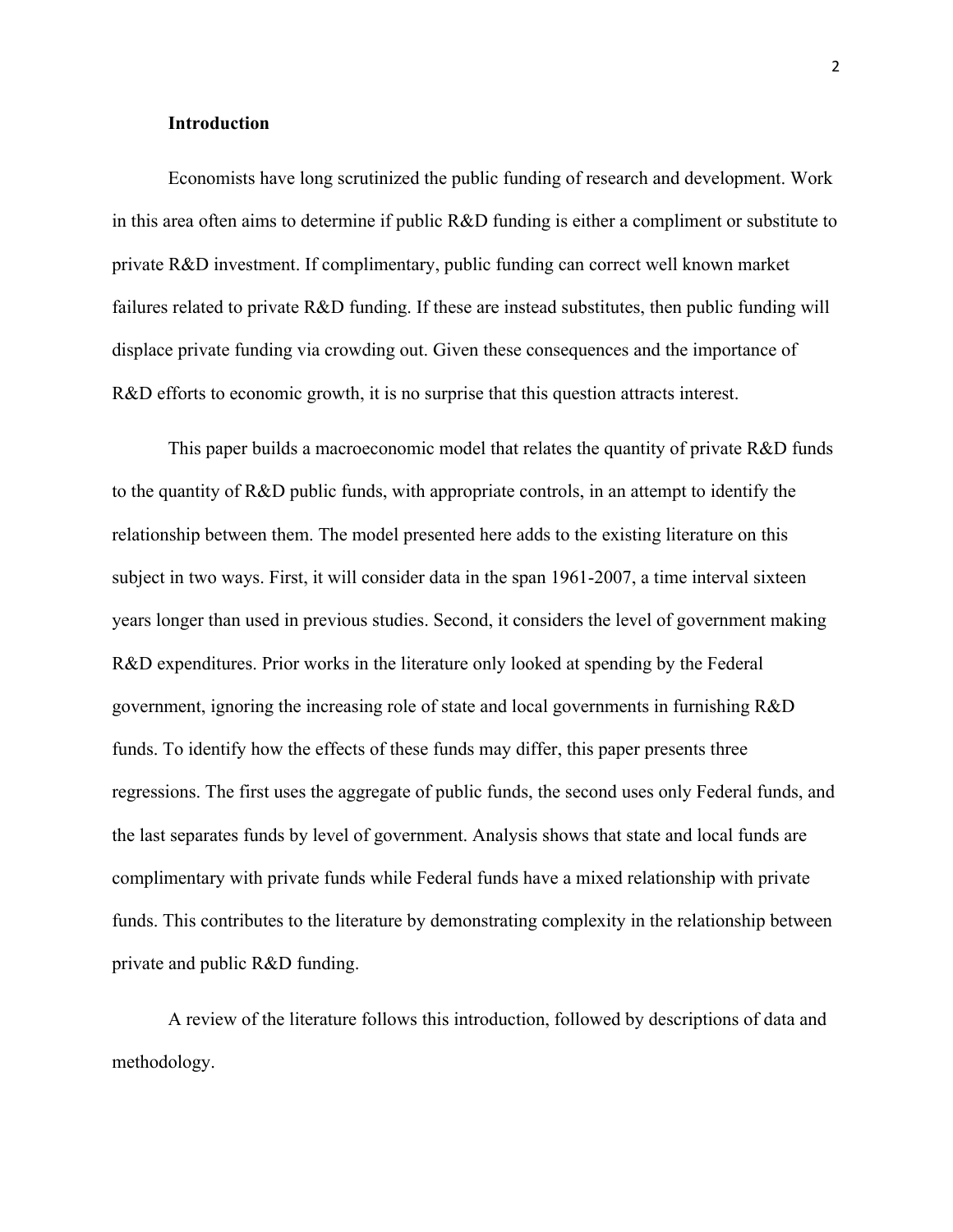### **Literature Review**

Levy and Terleakyj (1983) attempted to identify the relationship between public and private R&D funds by comparing the amount of Federal R&D spending with the amount of private R&D spending using time series data in the interval 1949 to 1981. Results varied between types of Federal R&D spending. The paper found every dollar of Federal R&D spending given to the private sector on a contract basis increased private R&D spending by twenty seven cents. This result was significant at the .1% level. All other government R&D spending, generally internal expenditures by Federal agencies, was found to decrease private R&D spending. When lagged three years, the size of this latter effect was a drop of about nineteen cents per dollar of federal spending, significant at the five percent level. This study controlled for the unemployment rate, R&D stock, and the prior year's revenue from the corporate tax. A similar study, Robson (1993), found a one for one increase in private funds for basic research with increases in Federal funds, significant at the five percent level.

Goolsbee (1998) seeks to qualify these findings. This paper argues scientists and engineers largely pocket increases in government R&D funding in the form of wages, cutting the actual increase in R&D activity. Goolsbee finds a "one standard deviation increase in increase in R&D spending (10 percent) would increase incomes by about 3 percent" (Goolsbee 1998). If this is the case, Goolsbee suggests private R&D may be crowded out by the need for firms to raise wages.

David and Hall (1999) responds to Goolsbee. It builds a theoretical framework linking public R&D funds to the labor market for scientists and engineers. Analyzing this framework, it argues the effect of rises in public funding on wages has a negligible effect on private R&D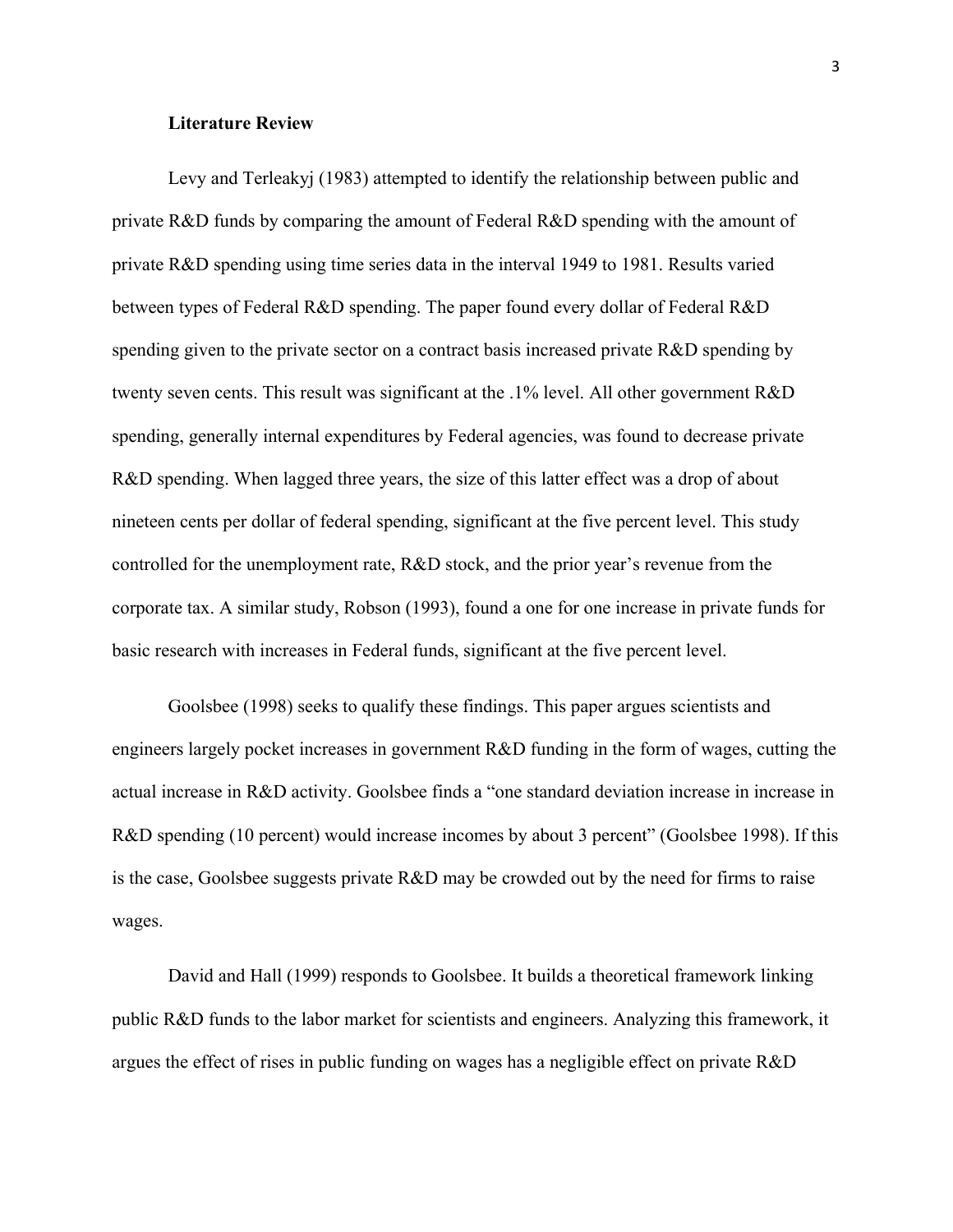funds in the long run. The paper acknowledges short run effects caused by increases in public R&D funding that go to items other than basic research.

More contemporary research focuses on microeconomic evidence. A popular approach is to compare the amount of public R&D funds received by a given firm with the firm's own R&D expenditures. An example is Holger and Strobl (2007), which evaluates Irish firms. The paper finds public funds complement private funds but that this effect declines as the amount of public funds increases. Specifically, it found the coefficient of the log of the value of the R&D grant to be 0.102 and the coefficient of this term squared to be -0.034, significant at the ten percent and five percent level, respectively. The response variable was the log of the quantity of private funds. The results also suggested the largest grants of public funds act as a substitute for public funds. A similar paper, Cerulli and Poti (2012), studies R&D funding in Italy. Interestingly, this paper found substantial variability between different selections of response variables and econometric methods. Despite this, no method demonstrated evidence of a full substitution effect. In 2016, economists at Stratferdshire University performed a metaregression of fifty two microeconomic studies on this topic published since 2000. The resulting paper, Dimos and Pugh (2016), concluded "findings reject crowding out of private investment by public subsidy but reveal no evidence of substantial additionality" (Dimos and Pugh, 2016). The paper warned complimentary effects increase when researchers fail to consider endogeneity.

The existing macroeconomic literature on this topic generally finds public and private R&D funds are complimentary while firm level, microeconomic papers are inconclusive. The literature does contain a number of gaps. First, no macroeconomic paper has evaluated this question with more recent data as the overall value of R&D spending increased. Second, evaluations of the United States consider only Federal R&D spending. As discussed further in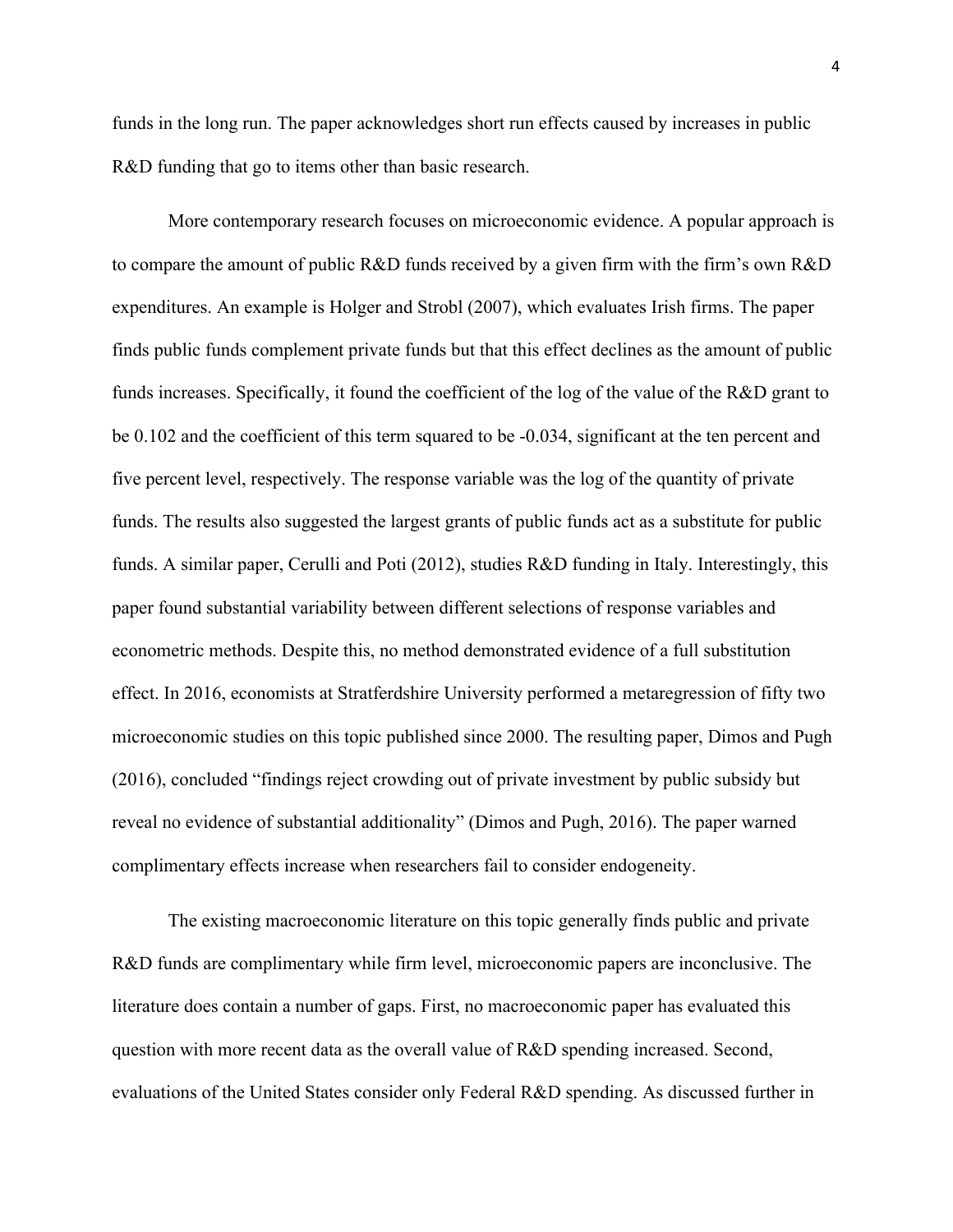the data and methodology section, state and local governments increasingly form a greater portion of public spending on R&D. Importantly, this spending generally occurs through public universities. R&D spending by universities has well documented "spillover effects"; Berman (1990) found increases in university research spending were significantly correlated with industry R&D spending five years later. A picture of the relationship between public and private R&D funding would be incomplete with only Federal funds. For that reason, this paper will consider state and local funding.

Given that US firm level data is not readily made available, it would be difficult for a senior project to approach this question with microeconomics. This paper takes the macroeconomic approach. The model used here extends the work of Robson (1993) and Levy and Terleakyj (1983) with recent data and non-Federal funding sources. This will contribute to the literature by evaluating whether new data verifies their results. It will also provide further evidence as to the effect of public R&D funds on private R&D funds.

### **Data and Methodology**

To estimate the effect of government R&D spending on private R&D spending, this paper will evaluate the following equation:

$$
ln(BRD) = \beta_0 + \beta_1 GRD + B_2 CTR + B\beta_3 UNEM + \beta_4 NPS + \beta_5 ln (FEDRC)
$$

Where:

BRD is the value of business spending on R&D for a given year in millions of 2005 dollars as reported by the Bureau of Economic Analysis,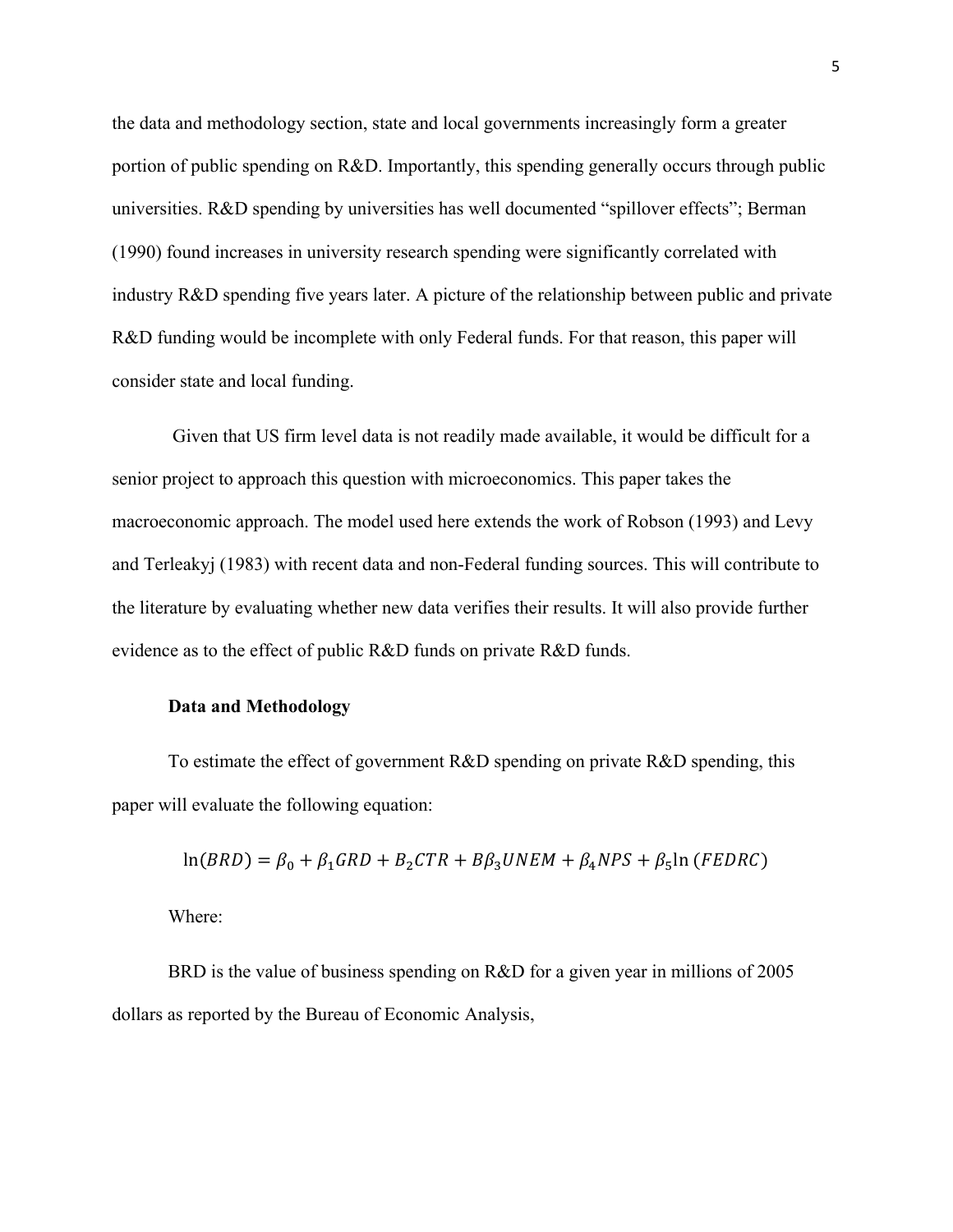GRD is the value of government spending on R&D, lagged three years, in millions of 2005 dollars as reported by the Bureau of Economic Analysis,

FEDRC is the value of Federal Funding for research centers managed by the private sector for a given year in millions of 2005 dollars as reported by the Bureau of Economic Analysis,

CTR is the value of revenue from the corporate tax, lagged one year, in millions of 2005 dollars as reported by the Tax Policy Center,

UNEM is the annual unemployment rate for a given year as tabulated by the Bureau of Labor Statistics,

NPS is the Net Private R&D Capital Stock for a given year in millions of 2005 dollars as reported by the Bureau of Economic Analysis.

Data drawn from the BEA is specifically from the 2007 Research and Development Satellite Account. This account is a joint product of the Bureau of Economic Analysis and the National Science Foundation that provides information on the nature of R&D activity in the US economy. Data spans from 1956 to 2007. The satellite account uses a specially developed price index based on the output prices of R&D intensive market actors to adjust R&D spending and investment. Lags in the variables are the same as those in Levy and Terleckyj (1983).

As this is time series data, errors in the regression will be correlated with another. As such, this papers uses the Generalized Least Squares method and will report the Akaike information criterion for each regression. The natural log of variables measured in dollars is used in the model to make the distribution of these variables more normal.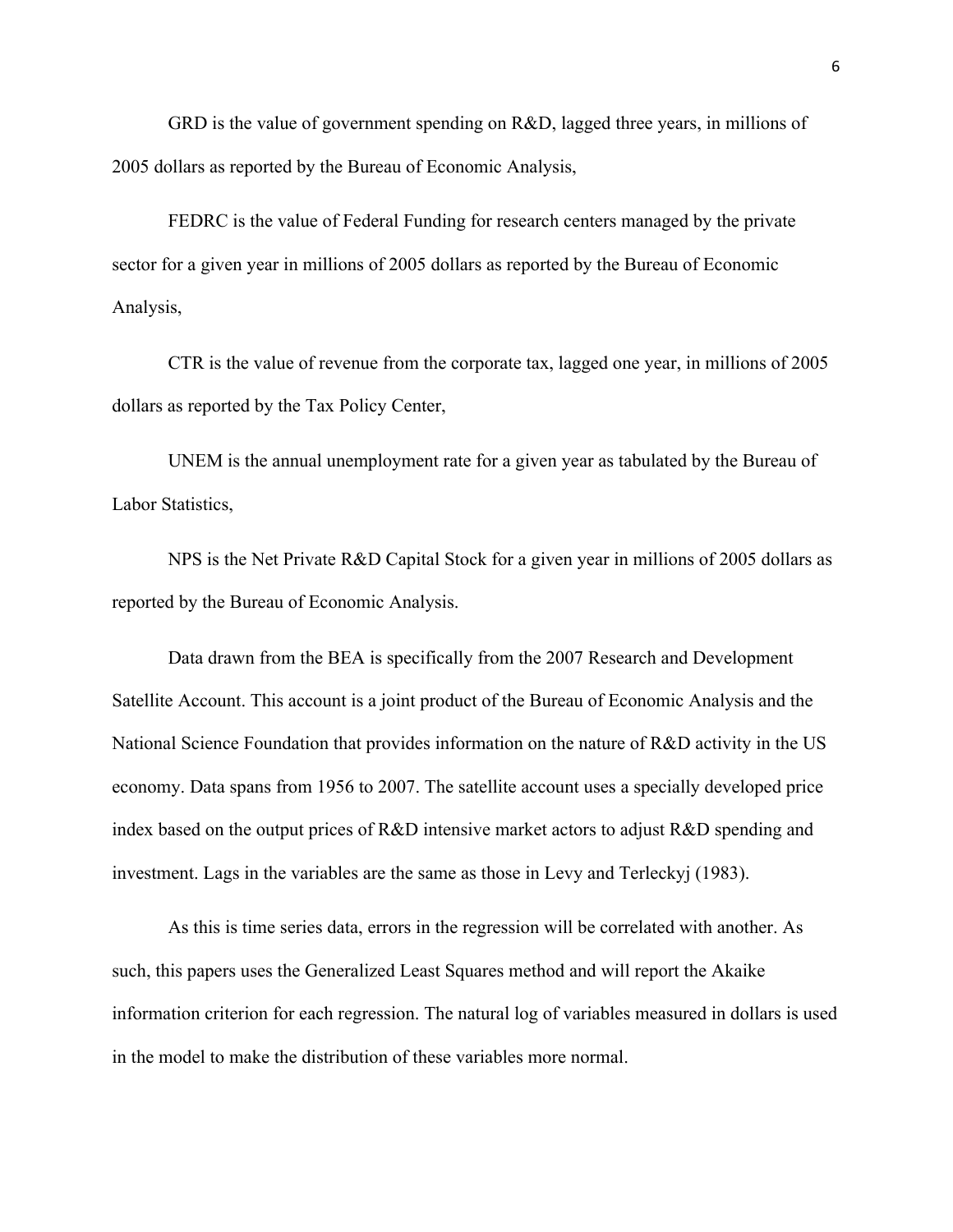A surface level investigation of the data reveals several surprises that inform this paper. First is the increase in state and local government R&D spending as share of all R&D spending as shown in Figure 1. This primarily occurs in public universities.



By 2007, state and local government spending on R&D was about 8.5% of all R&D spending in the United States. Prior macroeconomic works mentioned in the literature review were generally published in the 1980's and considered only Federal R&D spending. Given this growth, GRD will initially be the sum of all public R&D spending.

Another interesting trend is the rise in the proportion of R&D spending by private institutions other than business. This category includes research hospitals, private universities, and similar institutions.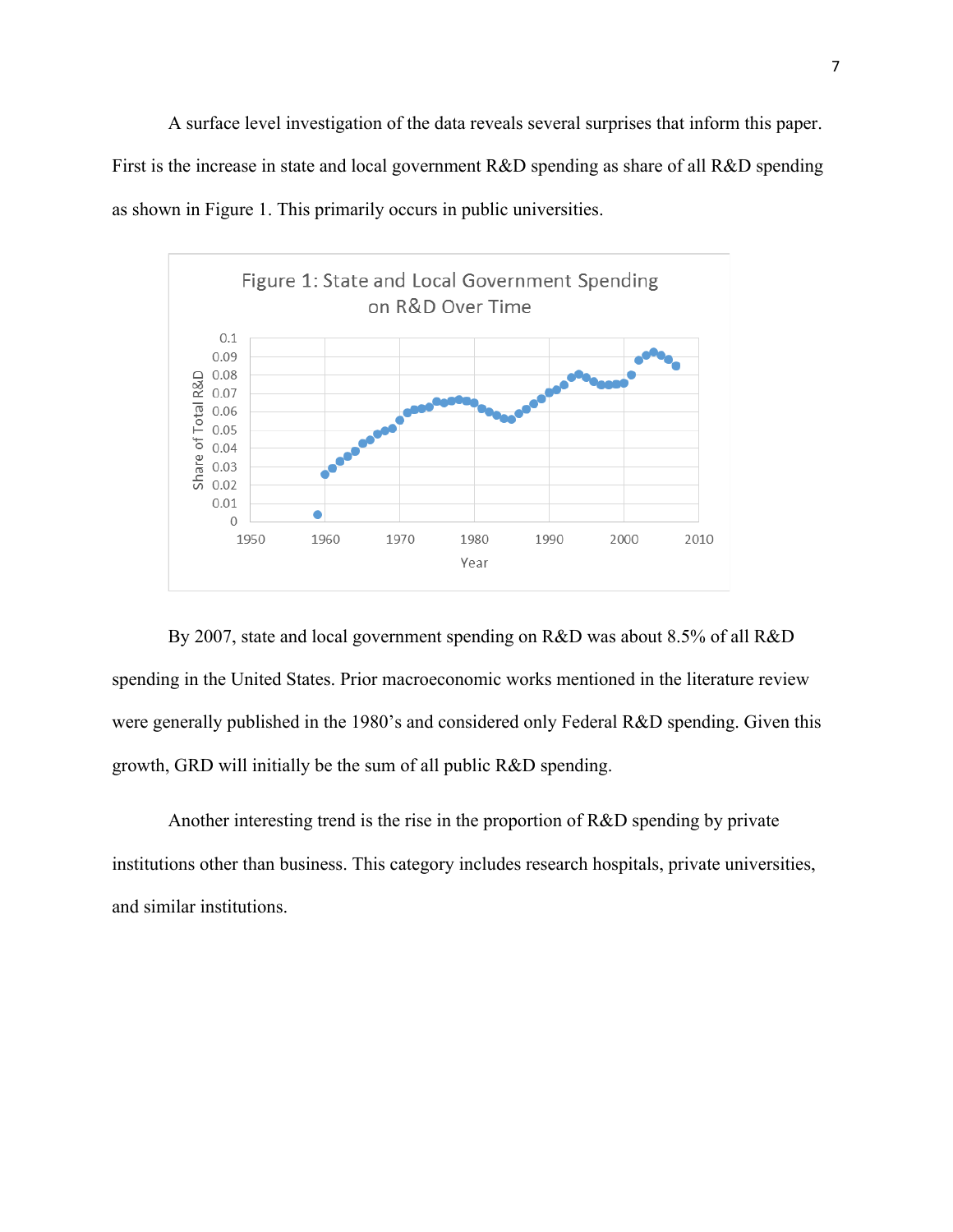

It is interesting to consider how this rise may impact business R&D spending. While that question is beyond the scope of this paper, it is important to note as a potential qualification to the findings found here.

To place the prior two figures in context, Figure 3 displays the value of business spending on R&D over time, in 2005 dollars.

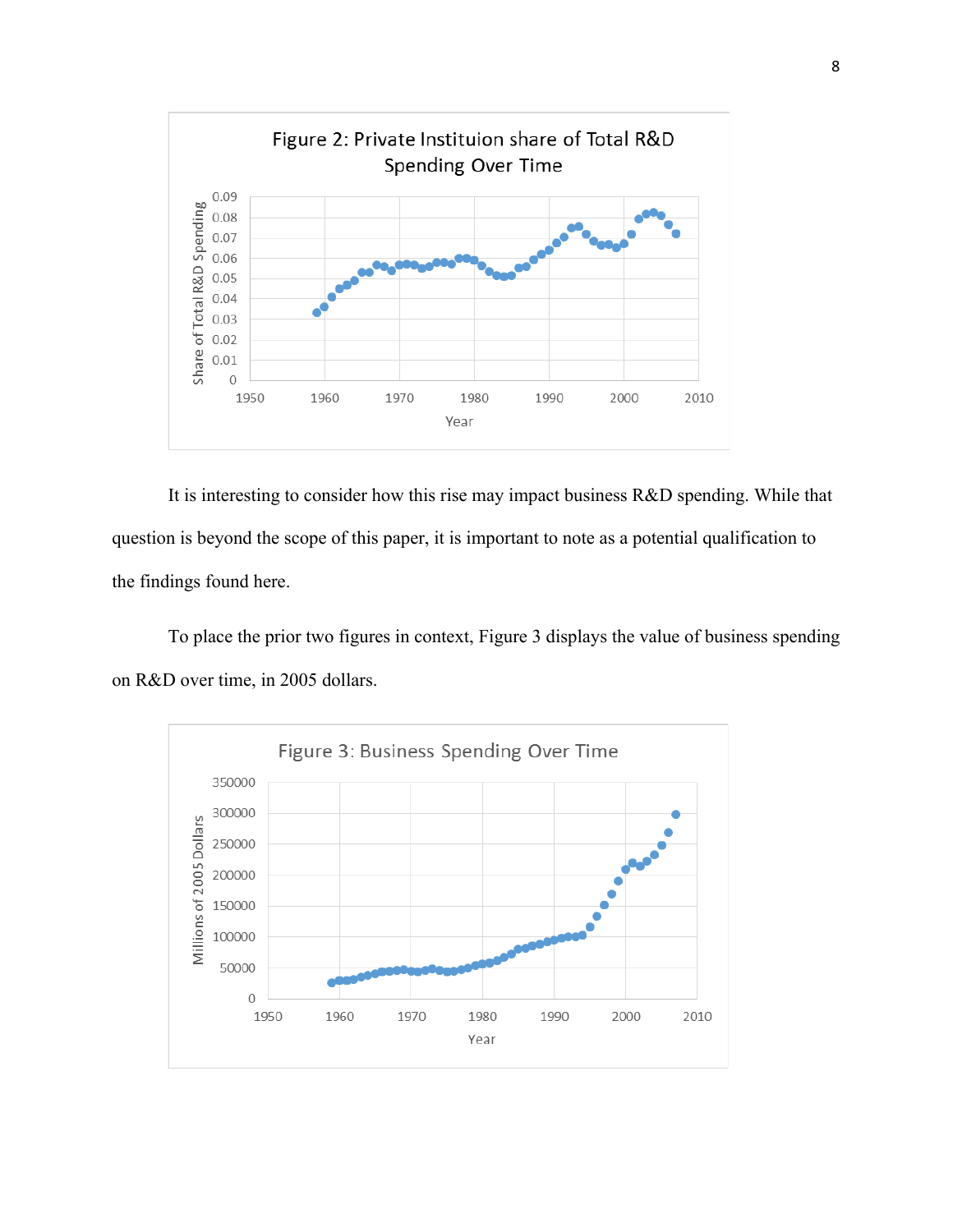Finally, the lines between types of R&D are not always clear. For example, the Federal government funds research centers run by non-profit private institutions. This paper follows the established literature by including a variable for government funded research centers run by private industry and neglecting those run by non-profit private institutions.

With these features of the data in mind, regression results of the above equation are as follows:

|                                                                  | Estimate   | Std. Error | t-Value  | P-Value  | Significance |  |
|------------------------------------------------------------------|------------|------------|----------|----------|--------------|--|
| Intercept                                                        | 2.138      | 1.375      | 1.555    | 0.127929 |              |  |
| <b>FEDRC</b>                                                     | 0.893      | 0.2257     | 3.978    | 0.000284 | ***          |  |
| $GRD(T-3)$                                                       | 0.2671     | 0.1135     | 2.352    | 0.023673 | $***$        |  |
| <b>UNEM</b>                                                      | $-0.04293$ | 0.01786    | $-2.404$ | 0.020954 | $***$        |  |
| <b>NPS</b>                                                       | 4.496e-7   | 2.311e-7   | 1.945    | 0.058820 |              |  |
| $CTR(T-1)$                                                       | 1.089e-6   | 8.361e-7   | 1.303    | 0.20027  |              |  |
| Significance Values: * 10%, ** 5%, *** 1%. N = 45. AIC = -45.258 |            |            |          |          |              |  |

**Table 1: Impact of Aggregate Public R&D Funds on Private R&D Funds** 

Table 1 indicates a one percent rise in R&D spending by government produces an expected rise of 0.2671% in private business R&D spending three years later, significant at the 5% level. This has less of an effect than funding for research centers. A 1% increase in Federal spending on research centers managed by the private sector leads to a predicted 0.893% rise in business R&D spending, significant at the 1% level. These results suggest government R&D spending and private R&D spending are compliments.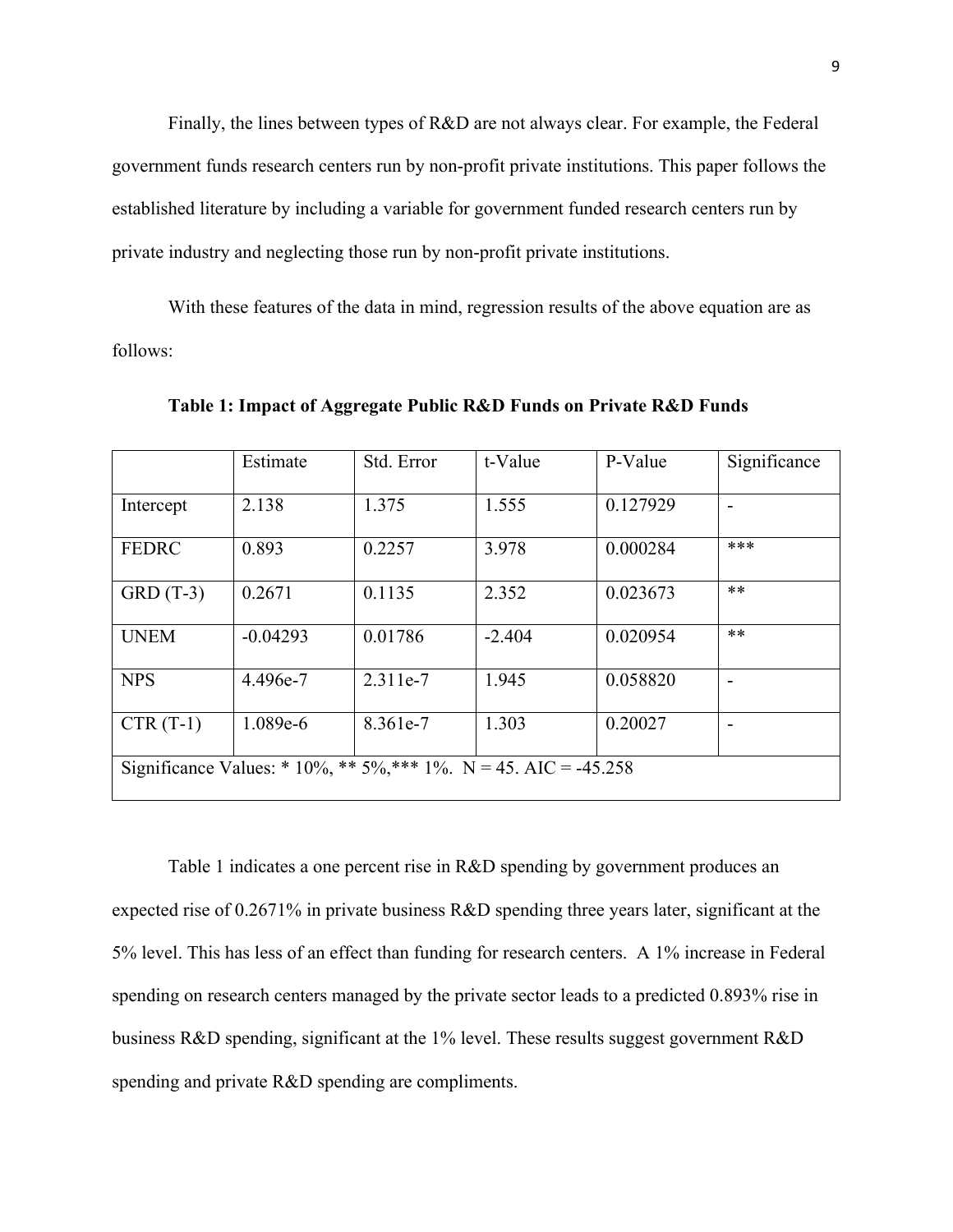The results offer some contrast with Levy and Terleckyj (1983). That paper found a one dollar increase in Federal spending on research centers managed by the private sector led to a predicted twenty-seven cent rise in private R&D spending. The direction of the result for that type of spending in this paper is similar. However, this paper predicts all other types of government R&D spending, lagged three years, increase business R&D spending whereas Levy and Terleckyj found weak evidence they decrease private business spending.

There a few possible reasons for this divergence. First, this regression includes state and local government spending on R&D, which often occurs in public universities, while Levy and Terleckyj do not. This funding may go to basic research that private firms develop further. Second, this difference may be a result of the time frame differences in the papers (1949-1981 vs. 1961-2007). Finally, it may be statistical noise.

An additional regression of this data using only Federal spending may be instructive. Results of that regression are in Table 2.

|                                                                  | Estimate  | Std. Error | t-Value | P-Value    | Significance |  |
|------------------------------------------------------------------|-----------|------------|---------|------------|--------------|--|
| Intercept                                                        | 2.118     | 1.569      | 1.350   | .1847      |              |  |
| <b>FEDRC</b>                                                     | 1.045     | 0.269      | 4.604   | $4.14e-05$ | ***          |  |
| <b>GRD</b><br>(Federal<br>Only, $T-3$ )                          | 0.1558    | 0.1460     | 1.067   | 0.2925     |              |  |
| <b>UNEM</b>                                                      | $-.03994$ | 0.01876    | 2.129   | 0.0394     | $***$        |  |
| <b>NPS</b>                                                       | 5.458e-07 | 2.446e-07  | 2.231   | 0.0313     | $***$        |  |
| $CTR(T-1)$                                                       | 1.275e-06 | 8.748e-07  | 1.457   | 0.1528     |              |  |
| Significance Values: * 10%, ** 5%, *** 1%. N = 45. AIC = -40.589 |           |            |         |            |              |  |

**Table 2: Impact of Federal R&D Funds on Private R&D Funds**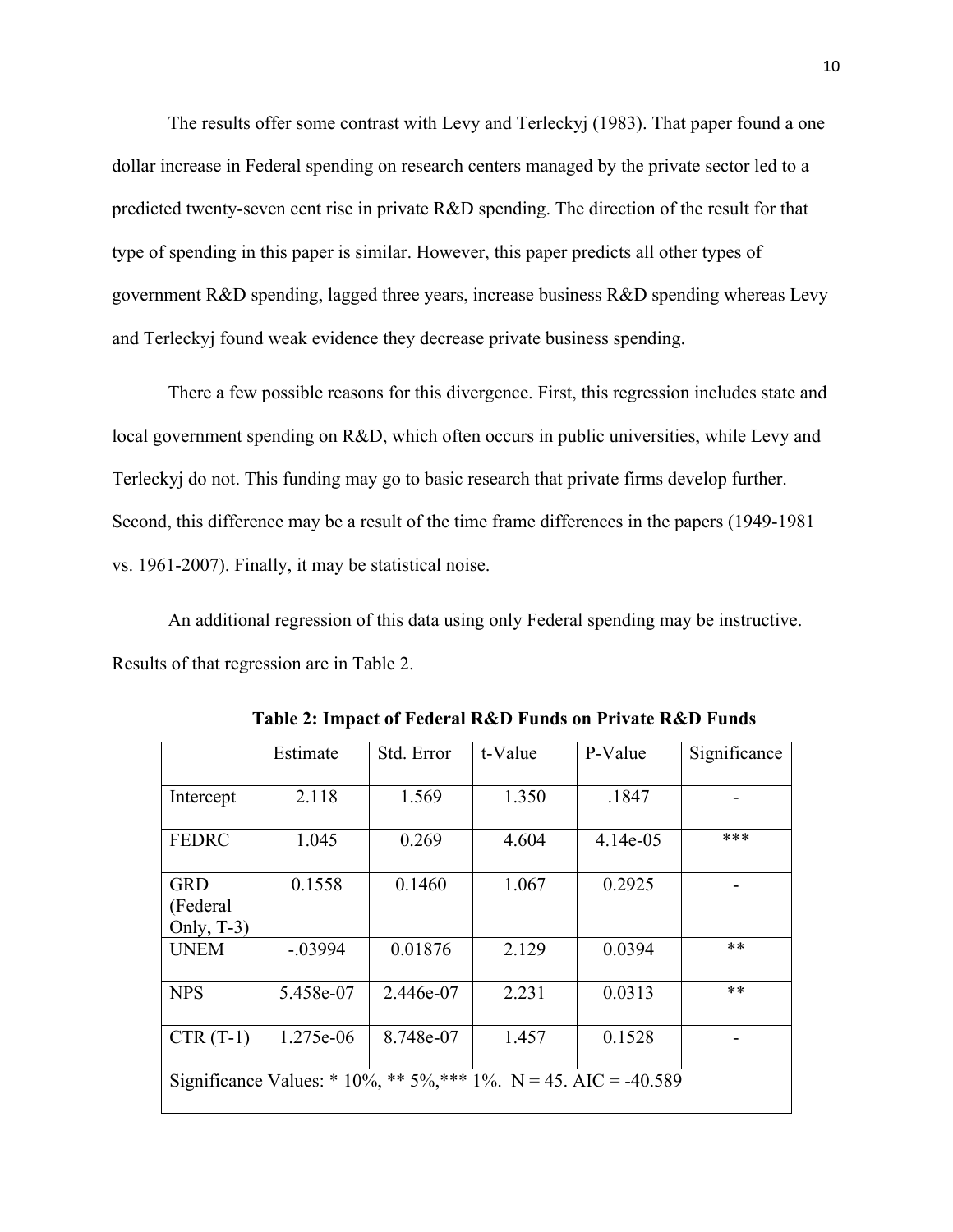With state and local funding excluded, the coefficient and significance of GRD changes dramatically. GRD is no longer significant at even the ten percent level and the estimate of its coefficient is near zero while the variable's standard error is substantially larger. This result aligns more with the findings of Levy and Terleckyj.

The findings in table 2 imply State and Local Government R&D funding is highly complementary with private business funding. To quantify this, table 3 shows the regression results of the above equation modified so that State and Local funds and Federal funds are different explanatory variables. (Reported as State/Local and Federal, respectively.)

|                                                                  | Estimate  | Std. Error | t-Value  | P-Value  | Significance |  |
|------------------------------------------------------------------|-----------|------------|----------|----------|--------------|--|
| Intercept                                                        | 7.612     | 1.832      | 4.156    | 0.000171 | ***          |  |
| Federal<br>$(T-3)$                                               | $-0.5856$ | 0.2114     | $-2.770$ | 0.008548 | ***          |  |
| State/Local<br>$(T-3)$                                           | 0.2818    | 0.06567    | 4.291    | 0.000114 | ***          |  |
| <b>FEDRC</b>                                                     | 0.8981    | 0.1925     | 4.666    | 3.57e-05 | ***          |  |
| $CTR(T-1)$                                                       | 9.926e-7  | 7.332e-7   | 1.354    | 0.183585 |              |  |
| <b>NPS</b>                                                       | 8.853e-7  | 2.190e-7   | 4.043    | 0.000241 | ***          |  |
| <b>UNEM</b>                                                      | $-0.0415$ | 0.0156     | $-2.650$ | 0.011567 |              |  |
| Significance Values: * 10%, ** 5%, *** 1%. N = 45. AIC = -56.376 |           |            |          |          |              |  |

**Table 3: Impact of Public R&D Funds by Source on Private R&D Funds**

Here, the difference between funds spent by the different levels of government is strongly apparent. A 1% rise in state and local funds leads to an expected 0.28% increase in private funds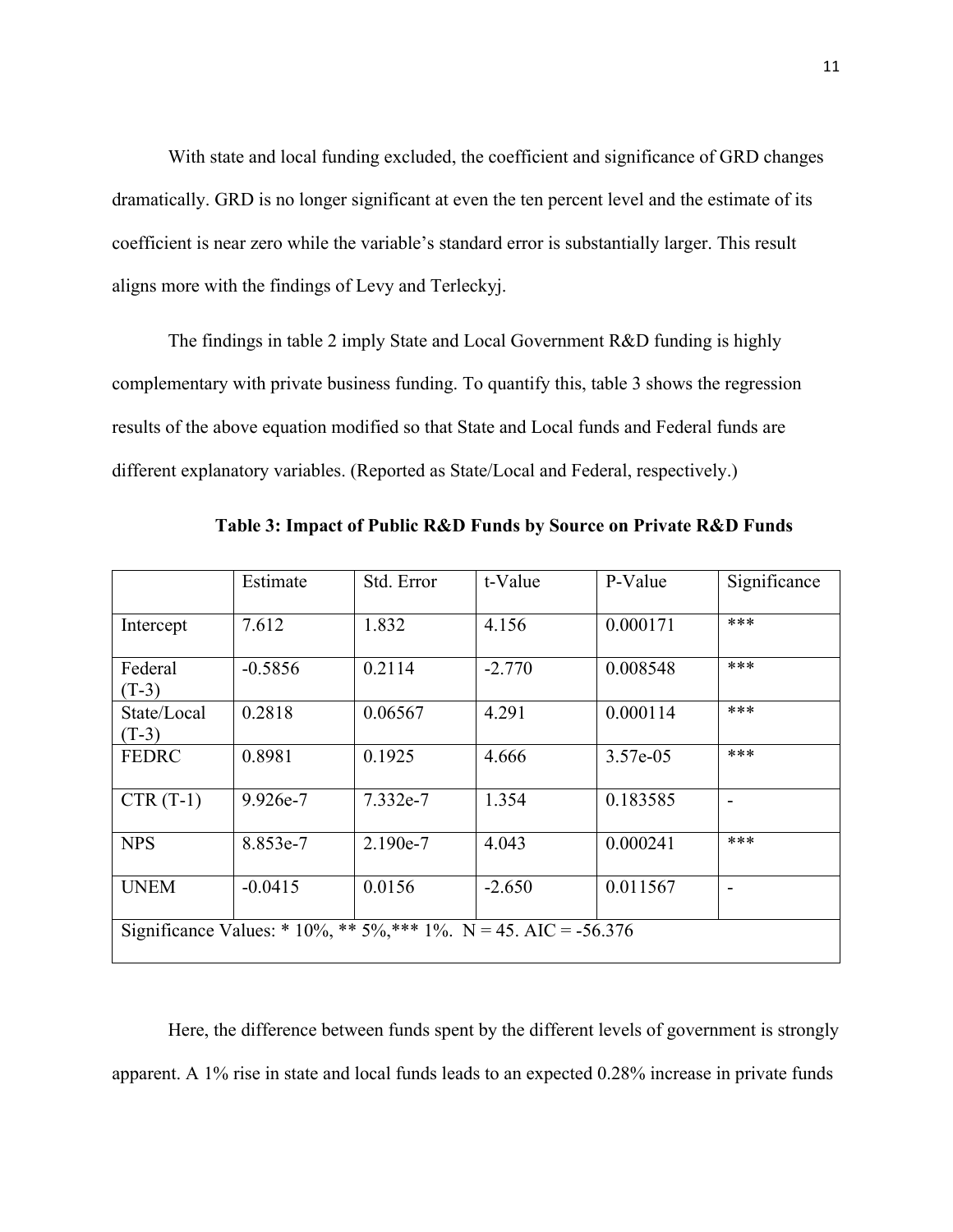whereas the same increase in Federal funds leads to an expected 0.58% decrease in private R&D spending. Both of these results are significant at the 0.1% level. The results shown in Table 3 confirm the R&D activities of different levels of government have different relationships with private R&D funding; state funding being complimentary and Federal funding causing displacement. No paper in the reviewed literature described this difference in effect. Federal funds that go to privately managed research centers remain complimentary at a large magnitude.

#### **Conclusion**

Government in the US of every level spent 65.7 billion real 2005 dollars on R&D projects in 2014, about sixteen percent of all R&D funds that year. As R&D work is crucial to economic growth, the relationship between these and private funds is important. This paper finds the nature of that relationship depends on the type of R&D spending and what level of government makes the expenditure, a distinction not explored in the existing literature. Specifically, state and local funds are complimentary to private funds while Federal funds exhibit a more mixed relationship. Quantitative findings include that the expected rise in the quantity of private funds is about .28% when the quantity of state and local funds rises 1%; the expected decrease in the quantity of private funds is about .5% when the quantity of Federal funds rises 1%; and the expected increase in the quantity of private finds is .89% when the quantity of Federal funds given to research centers run by private business rises 1%. These results are insightful but pose several questions. First, why are state and local funds complimentary with private funds but federal funds are not? As noted, most of these funds go to R&D work in public universities. These institutions exhibit documented R&D spillover effects with private industry that may explain the observed relationship. However, further research is necessary to confirm this mechanism is at work. Second, would further divisions in the type of Federal R&D spending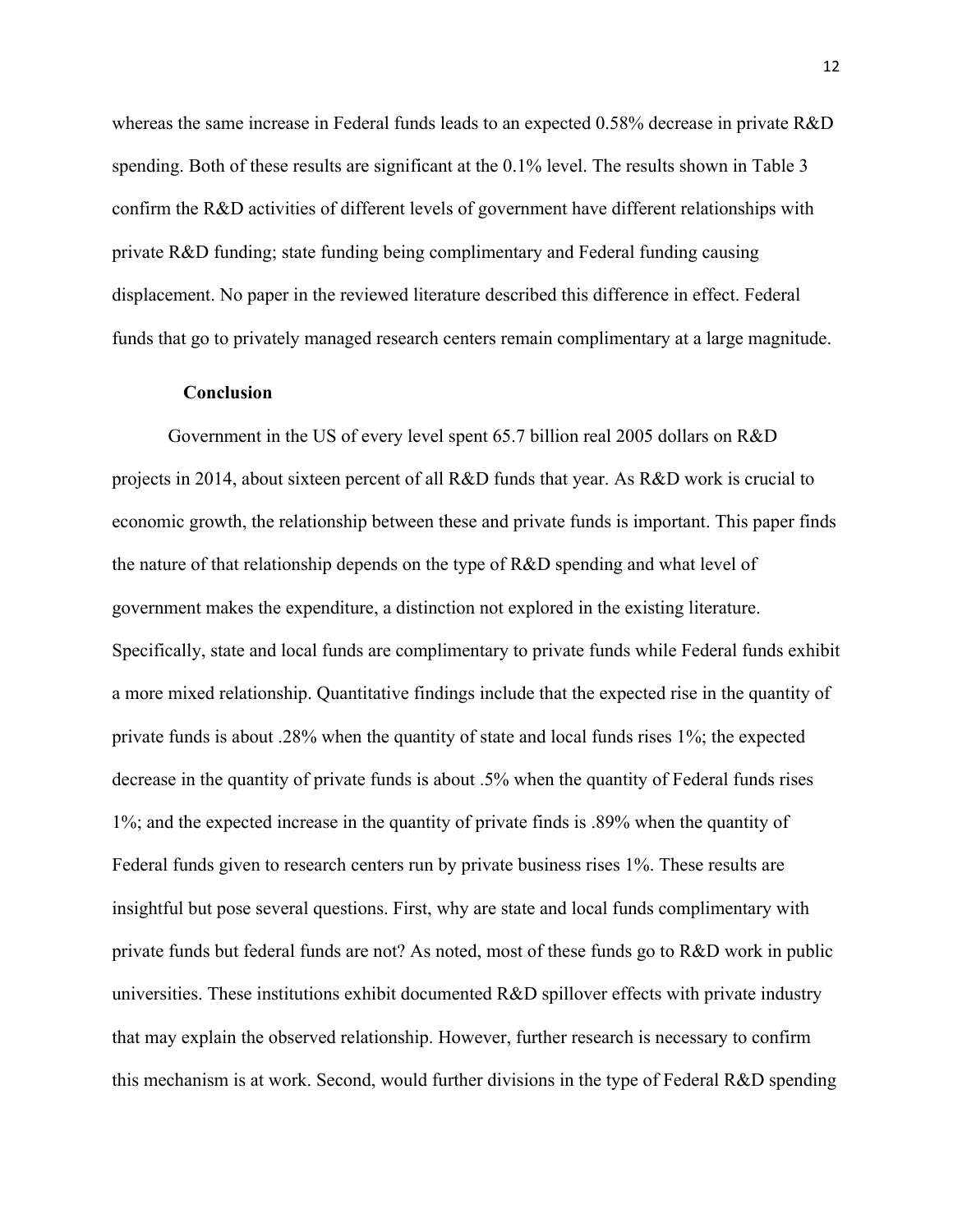demonstrate different relationships? The numerous departments of the Federal government conduct a spectrum of R&D activities, ranging from basic research to missile defense development; individually, some of these may not result in the substitution effect the aggregate results display. Finally, the question of why microeconomic and macroeconomic studies on this issue diverge remains. As discussed in the literature review, macroeconomic studies find evidence for a complimentary relationship between public and private R&D funding while microeconomic studies are inconclusive. It would be interesting for future research to why these approaches give different results when evaluating the critical issue of R&D funding.